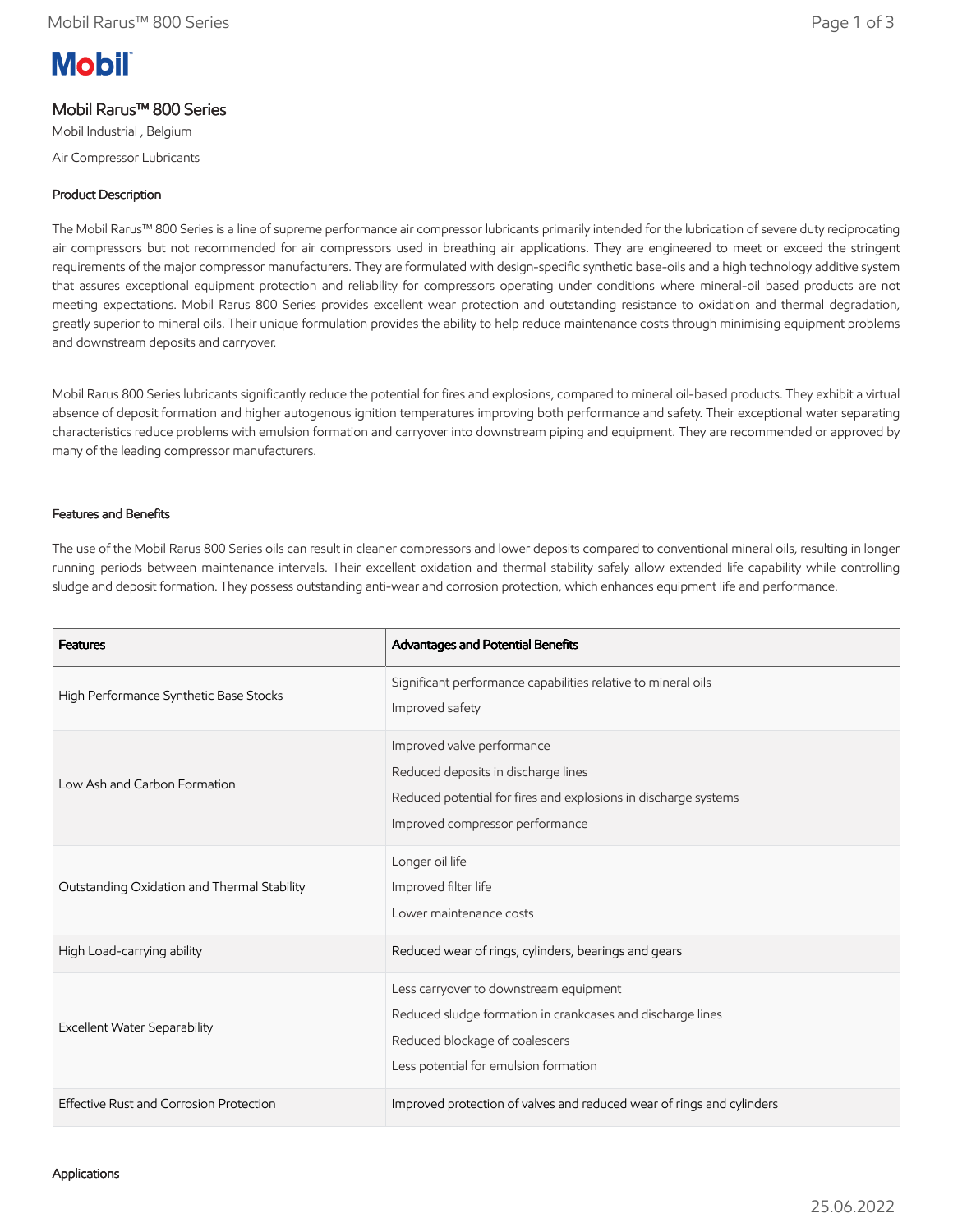#### Mobil Rarus™ 800 Series Page 2 of 3

The Mobil Rarus 800 Series oils are recommended for single and multistage air compressors, but are not recommended for air compressors used in breathing air applications. They are particularly effective for continuous high temperature operation with discharge temperatures up to 200°C. They are suitable for reciprocating and rotary type machines with the lower viscosity grades mainly used in rotary compressors. Rarus 800 Series oils are recommended for units with a history of excess oil degradation, poor valve performance or deposit formation. They are compatible with all metals used in compressor construction and with mineral oil-based lubricants but admixture will detract from their performance capabilities. Mobil Rarus 800 Series oils are compatible with seals made from fluorinated hydrocarbon, silicone, fluorosilicone, polysulfide, Viton, Teflon, and high nitrile Buna N NBR (above 36% acrylonitrile) materials. Materials not recommended include low nitrile Bune N NBR (below 30% acrylonitrile), natural and butyl rubbers, Neoprene, polyacrylate, styrene/butadiene and chlorosulfonated polyethylene.

Oil resistant paints are not affected by Mobil Rarus 800 Series, but lacquer, varnish, pvc and acrylic paints are not recommended.

The following types of compressor applications have shown excellent performance with the Mobil Rarus 800 Series oils:

- All types of air compressors but specifically recommended for reciprocating air compressor
- Units operating under severe conditions
- Multistage units with a history of excessive oil degradation from mineral oil-based products
- They can be used for cylinder and crankcase lubrication
- Compressor systems with critical gears and bearings
- Compressors used in stationary and mobile applications

#### Properties and Specifications

| Property                                              | 824           | 827            | 829            |
|-------------------------------------------------------|---------------|----------------|----------------|
| Grade                                                 | <b>ISO 32</b> | <b>ISO 100</b> | <b>ISO 150</b> |
| Copper Strip Corrosion, 3 h, 121 C, Rating, ASTM D130 | 1B            | 1B             | 1B             |
| Flash Point, Cleveland Open Cup, °C, ASTM D92         | 244           | 270            | 270            |
| Foam, Sequence I, Stability, ml, ASTM D892            | $\Omega$      | $\overline{0}$ | $\mathbf{0}$   |
| Foam, Sequence I, Tendency, ml, ASTM D892             | 10            | 10             | 10             |
| Kinematic Viscosity @ 100 C, mm2/s, ASTM D445         | 5.5           | 10.12          | 13.2           |
| Kinematic Viscosity @ 40 C, mm2/s, ASTM D445          | 29.5          | 107.5          | 158            |
| Pour Point, °C, ASTM D5950                            | $-54$         | $-36$          | $-40$          |
| Rust Characteristics, Procedure A, ASTM D665          | <b>PASS</b>   | <b>PASS</b>    | <b>PASS</b>    |
| Total Acid Number, mgKOH/g, ASTM D974(mod)            | 0.06          | 0.15           | 0.14           |
| Viscosity Index, ASTM D2270                           | 127           | 66             | 70             |

#### Health and Safety

Health and Safety recommendations for this product can be found on the Material Safety Data Sheet (MSDS) @ [http://www.msds.exxonmobil.com/psims](http://www.msds.exxonmobil.com/psims/psims.aspx) /psims.aspx

All trademarks used herein are trademarks or registered trademarks of Exxon Mobil Corporation or one of its subsidiaries unless indicated otherwise.

01-2022

ExxonMobil Lubricants and Specialties Europe division of ExxonMobil Petroleum & Chemical BV